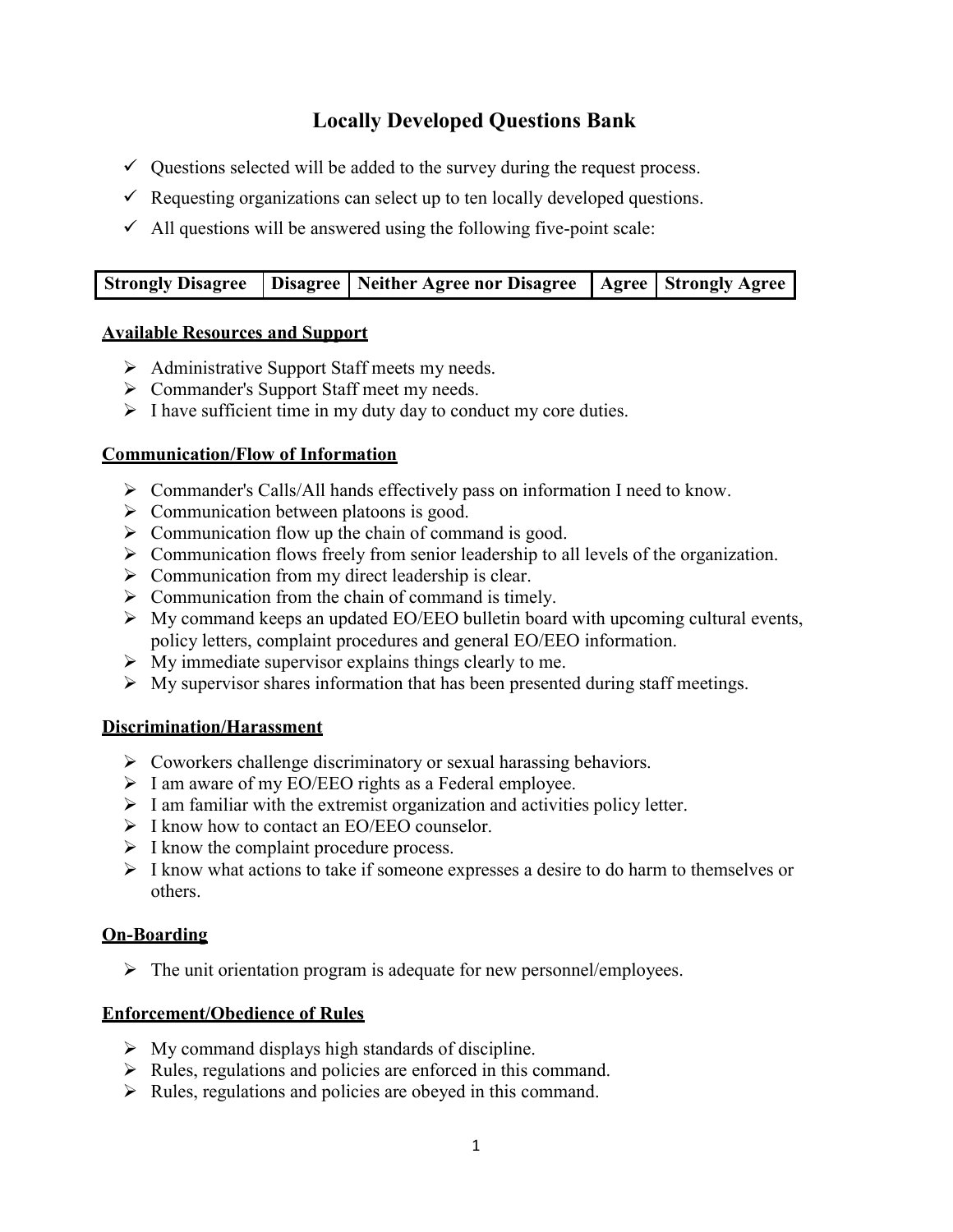## Engagement

- $\triangleright$  At my job I always persevere, even when things do not go well.
- $\triangleright$  I am proud of the work that I do.
- $\triangleright$  I can continue working for long periods at a time.
- $\triangleright$  I feel happy when I am working intensely.
- $\triangleright$  I find the work that I do full of meaning and purpose.
- $\triangleright$  I get immersed in my work.
- $\triangleright$  I understand how my platoon supports the mission of the overall unit.
- $\triangleright$  My work inspires me.
- $\triangleright$  My work is challenging to me.
- $\triangleright$  When I am working, I forget everything else around me.
- $\triangleright$  When I get up in the morning, I feel like going to work.

## Stress/OPTEMPO

- $\triangleright$  I experience a high level of stress in this command.
- $\triangleright$  I feel emotionally worn out.
- $\triangleright$  I feel mentally worn out.
- $\triangleright$  I feel physically worn out.
- $\triangleright$  In the past 30 days, I have been able to control important things in my life.
- $\triangleright$  In the past 30 days, I have felt confident about my ability to handle my personal problems.
- $\triangleright$  In the past 30 days, I have felt things were going my way.
- $\triangleright$  In the past 30 days, I have not felt that difficulties were piling up so high that I could not overcome them.

## **Fairness**

- $\triangleright$  Additional duties are assigned fairly.
- $\triangleright$  Awards in my workgroup depend on how well employees perform their jobs.
- $\triangleright$  Correctional training for poor performance is enforced fairly in this command.
- $\triangleright$  Deployments are distributed fairly throughout the organization.
- $\triangleright$  Favoritism does not occur in my work area.
- $\triangleright$  I am afforded opportunities to take leave.
- $\triangleright$  The leave policy is administered fairly.
- $\triangleright$  When making an honest mistake on the job, members of this command are corrected fairly.

### Family Support/Work Life Balance

- $\triangleright$  If I were to deploy, my family members would have adequate resources on base to be taken care of.
- $\triangleright$  The leaders in my command show a real interest in the welfare of families.
- $\triangleright$  This unit takes an active role in caring for the needs of family members of deployed unit personnel.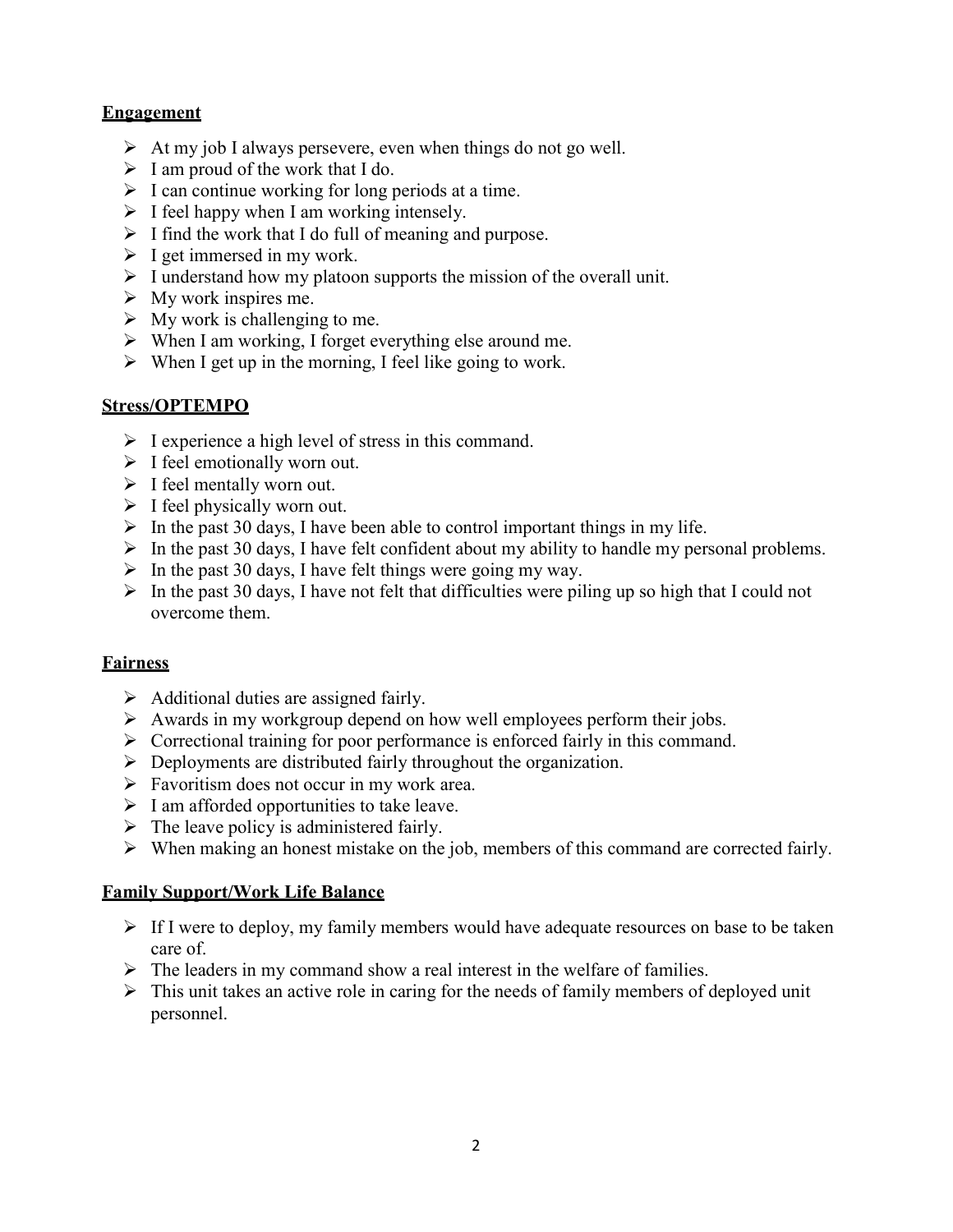## Feedback and Recognition

- $\triangleright$  I am recognized for contributing to a positive atmosphere in my workplace.
- $\triangleright$  I am rewarded for my duty performance.
- $\triangleright$  I am satisfied with my latest one-on-one rater feedback session with my rater.
- $\triangleright$  I receive periodic formal feedback from my rater.
- $\triangleright$  Participation for community service is recognized.
- $\triangleright$  The unit recognition program enhances our ability to perform our mission.

## **Hazing**

- $\triangleright$  I have not experienced or witnessed hazing while assigned to this command.
- $\triangleright$  Unit leadership discourages hazing.
- $\triangleright$  Unit leadership does not tolerate hazing.
- $\triangleright$  Unit leadership has published a policy that prohibits hazing.
- $\triangleright$  Unit leadership would punish anyone who hazes others.

## Help Seeking Behaviors

- Members are well trained to recognize the signs of depression, suicidal thoughts, or Post Traumatic Stress Disorder (PTSD).
- Seeking help for depression, suicidal thoughts, or Post Traumatic Stress Disorder (PTSD) is a sign of strength.
- Seeking help for depression, suicidal thoughts, or Post Traumatic Stress Disorder (PTSD) would negatively impact a member's career.

### **Inclusion**

- $\triangleright$  Coworkers allow each other to express their opinions.
- $\triangleright$  I am encouraged to offer ideas on how to improve operations.
- $\triangleright$  In this workgroup, I am comfortable being myself.
- $\triangleright$  In this workgroup, I am comfortable discussing my background.
- $\triangleright$  In this workgroup, people's differences are respected.
- $\triangleright$  In this workgroup, people's ideas are judged based on their quality.
- $\triangleright$  My coworkers treat me as a part of the workgroup.
- $\triangleright$  My input is sought out before making important decisions.
- $\triangleright$  My workgroup is accepting of individuals with diverse backgrounds.
- $\triangleright$  The process for determining who gets developmental opportunities in my workgroup is fair.
- $\triangleright$  This workgroup allows me to be honest about who I am.
- $\triangleright$  This workgroup allows me to be true to my core values.
- $\triangleright$  This workgroup encourages me to share about myself.
- $\triangleright$  This workgroup makes me feel like I belong.
- $\triangleright$  This workgroup treats me as an insider.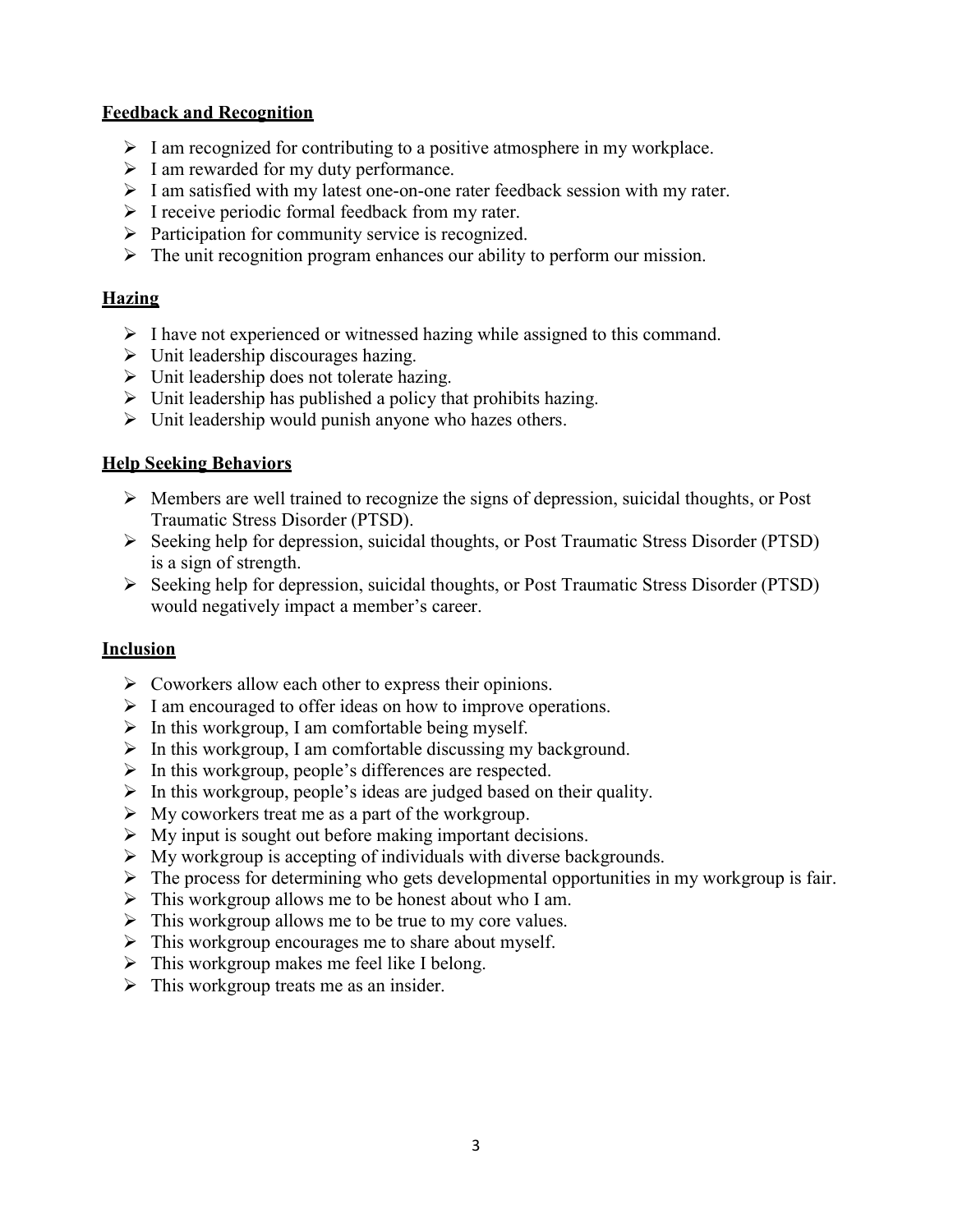## Interpersonal Relations/Social Interactions

- $\triangleright$  I have good relationships with members of my workgroup.
- $\triangleright$  I have seen extremist group behavior or propaganda in my work place.
- $\triangleright$  My command devotes a reasonable amount of time for social activities.
- $\triangleright$  My work environment is free from unprofessional behavior.
- $\triangleright$  Participation in community service is encouraged.
- $\triangleright$  Relationships at work are professional in nature.

## Intention to Stay

- $\triangleright$  I will leave my current career after completion of current obligation or within the next couple of years.
- $\triangleright$  My present assignment motivates me to continue a career in the military.
- $\triangleright$  Provided the opportunity, I would definitely stay in my current career the next several years, but not until retirement.
- $\triangleright$  Provided the opportunity, I will stay in my current career until retirement.

## Leadership Accessibility/Openness

- $\triangleright$  I would feel comfortable asking my Commander/Director for help.
- $\triangleright$  I would feel comfortable asking my immediate supervisor for help.
- $\triangleright$  It is easy for service members in this command to meet with the Commander about problems.
- $\triangleright$  It is easy for service members in this command to meet the senior enlisted NCO.
- $\triangleright$  The Commander frequently visits my duty section. The Commander is accessible.
- $\triangleright$  The Commander shows an interest in my welfare.

## Leadership Effectiveness

- $\triangleright$  I feel that the Commander/Director will use the information from this survey to improve the command.
- $\triangleright$  I trust management/leadership to handle complaints, problems, or issues seriously.
- $\triangleright$  My Commander is a competent leader.
- $\triangleright$  My immediate supervisor sets the right example with his/her actions.
- $\triangleright$  The Commander understands what my job entails.
- $\triangleright$  The leaders in my command deal effectively with adversity or conflict within the command.

# Military-Civilian Relations

- $\triangleright$  Civilian managers supervise military personnel as effectively as they supervise civilian personnel.
- $\triangleright$  Civilians are treated as valued members of the unit by leadership.
- $\triangleright$  Contract employees are viewed as part of the team.
- $\triangleright$  Military managers supervise civilian personnel as effectively as they supervise military personnel.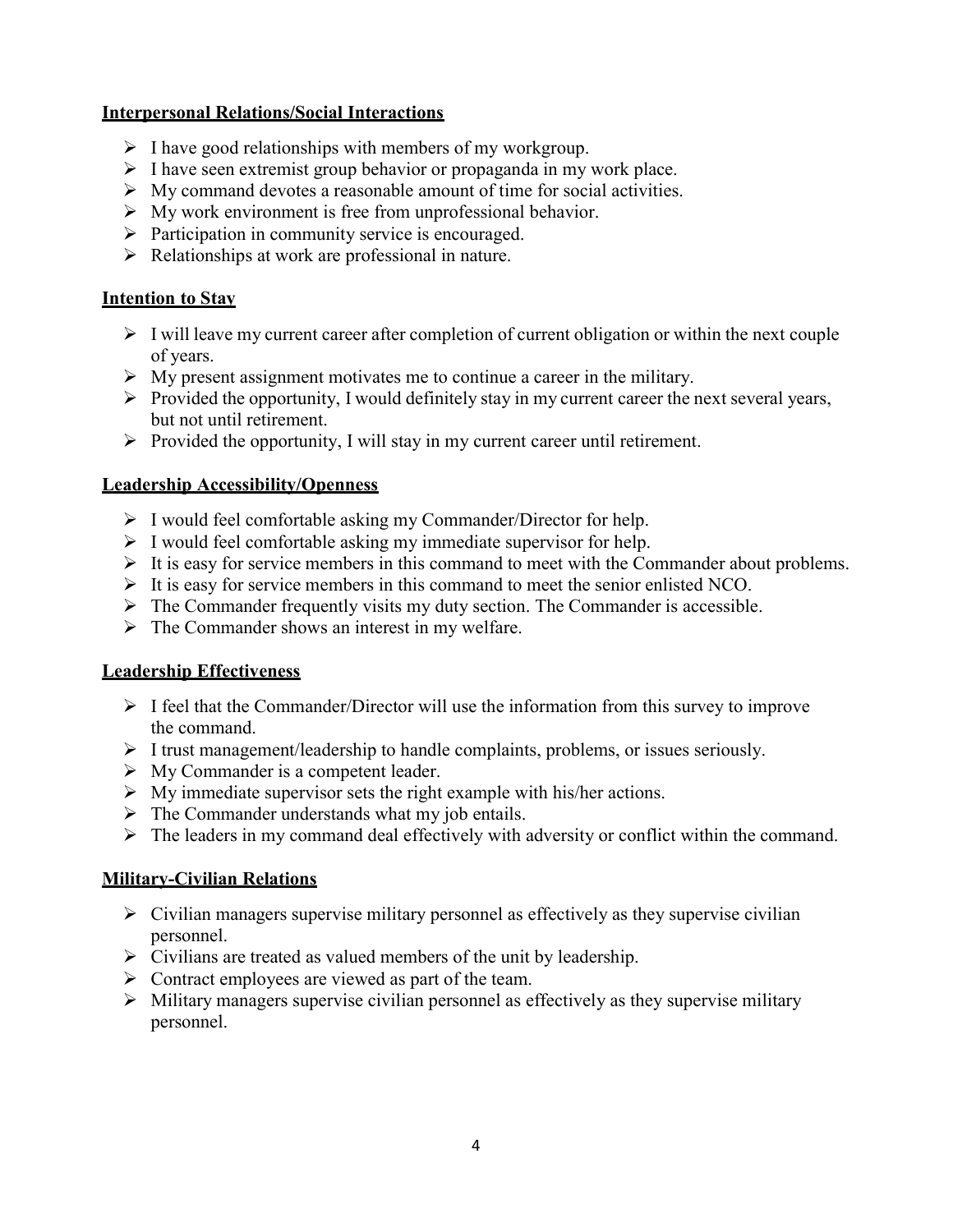## Physical Environment

- $\triangleright$  I am satisfied with the physical surroundings of my work area.
- $\triangleright$  Parking is available at work.
- $\triangleright$  Work areas are accessible to persons with disabilities.

## Physical Health/Well-being

- $\triangleright$  A mandatory structured physical training program should be implemented in my unit.
- $\triangleright$  Alcohol abuse by the members of this command is not a problem.
- $\triangleright$  I am given adequate time to maintain my physical conditioning.
- $\triangleright$  Illegal drug use is not a problem in this command.
- $\triangleright$  The overall health of this unit is better now than one year ago.

## Respect for Individuals

- $\triangleright$  All unit personnel receive the same level of respect from leadership.
- $\triangleright$  An atmosphere of respect exists in my work area.
- $\triangleright$  I am not harassed by higher ranking personnel while off duty.
- $\triangleright$  I am not harassed by higher ranking personnel while on duty.
- $\triangleright$  I am treated with dignity and respect in this command.
- $\triangleright$  My command enforces the standards of military courtesy.
- $\triangleright$  My Commander takes steps to ensure I am treated with respect.

### Skill Utilization/Appropriateness of Assigned Duties

 $\triangleright$  Contributions of all career fields are respected in my squadron.

### Skill Utilization/Appropriateness of Assigned Duties

- $\triangleright$  Additional duties are not interfering with my ability to perform my primary mission.
- $\triangleright$  I am assigned duties that are commensurate with my grade.
- $\triangleright$  I am being fully utilized in my work center.
- $\triangleright$  I am challenged by my job.
- $\triangleright$  I am challenged in my duties.
- $\triangleright$  I do not feel overburdened with additional duties.

### Special Observances/Cultural Celebrations

- $\triangleright$  Cultural heritage celebrations such as Black History Month and Hispanic Heritage Month help bring unit members closer together as a team.
- $\triangleright$  My command allows me to participate in or attend special observance programs.
- $\triangleright$  My command supports special observance programs.

### Teamwork/Team Cohesion/Morale

- $\triangleright$  Junior enlisted service members care about what happens to each other.
- $\triangleright$  The current level of morale in my command is high.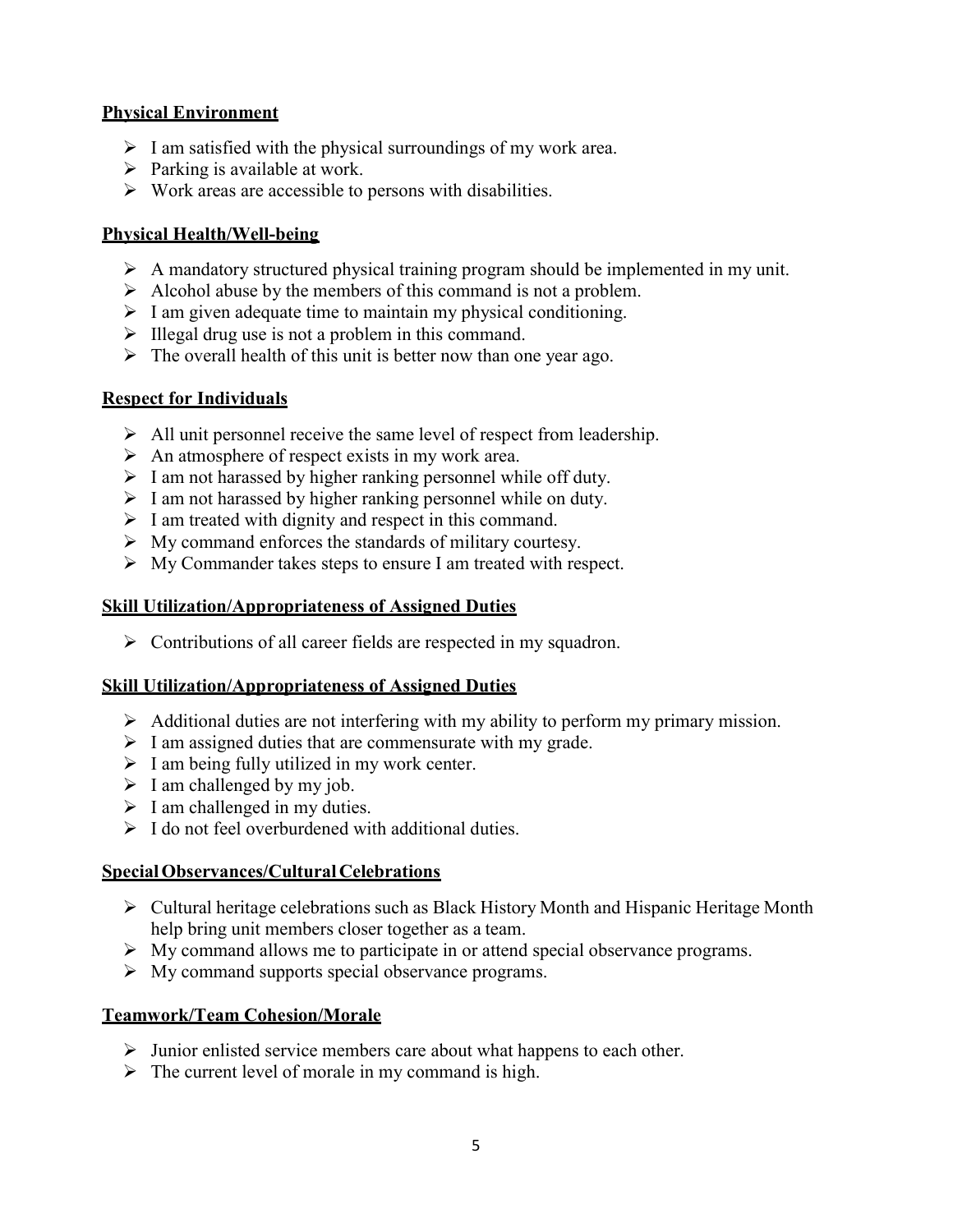## Training, Knowledge, and Professional Development

- $\triangleright$  Correctional training given to members of my command directly corresponds to the deficiency.
- $\triangleright$  I have adequate opportunity to pursue off-duty education.
- $\triangleright$  I have received the necessary training to accomplish my job.
- I receive the counseling and coaching needed to advance in my career.
- $\triangleright$  I receive adequate support from my immediate supervisor to pursue off-duty education.

## **Deployment**

 $\triangleright$  My command is well prepared to perform its wartime duties.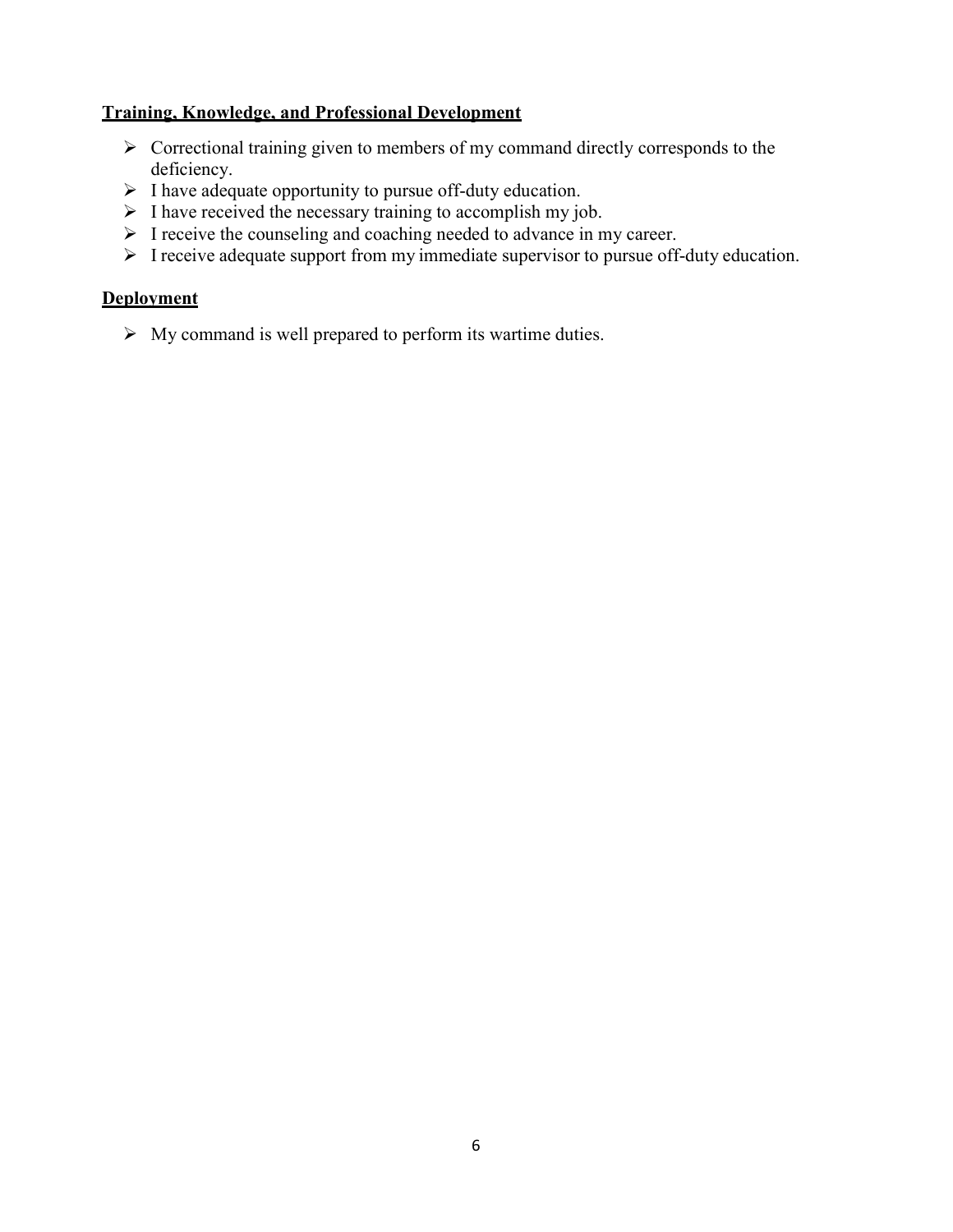# Sample Short Answer Question (SAQ) Bank

- $\checkmark$  When responding to Short Answer Questions there is a limit of 1000 characters.
- $\checkmark$  Questions selected will be added to the survey during the request process.
- $\checkmark$  Requesting organizations can select up to five short answer questions.

## Available Resources and Support

- $\triangleright$  Do you get sufficient time and resources to accomplish your assigned tasks? Please explain.
- $\triangleright$  What can be done to help you better perform your work?
- $\triangleright$  What things help you perform your work well?
- $\triangleright$  What things keep you from performing your work well?

### **Engagement**

 $\triangleright$  How much does your supervisor value, support, and encourage your ideas for improvement?

### Communication/Flow of Information

- $\triangleright$  Describe how information is communicated from senior leadership to all levels of the unit.
- $\triangleright$  How effective is communication within this unit? How could it be improved?
- $\triangleright$  How has communication changed in the unit since last year?
- $\triangleright$  How would you characterize the flow of information at this unit? Please explain.
- $\triangleright$  How would you feel about expressing your opinion to leadership concerning unit issues?
- $\triangleright$  How would you improve the communication processes in the unit?
- $\triangleright$  If communication breaks down in this unit, where do you see it happening?
- $\triangleright$  What one thing would you change to improve communication?

### **Deployment**

- $\triangleright$  How can leadership better support the deployment process?
- $\triangleright$  If you could CHANGE one thing about this deployment, what would it be?
- $\triangleright$  If you could MAINTAIN one thing about the deployment, what would it be?
- $\triangleright$  What are your biggest concerns as you prepare to deploy?
- $\triangleright$  What is the one thing you like LEAST about this deployment?
- $\triangleright$  What is the one thing you like MOST about this deployment?

## Family Support/Work-Life Balance

- $\triangleright$  How does the balance between work and liberty hours affect your quality of life?
- How would you describe your experiences with Base Support Services?
- $\triangleright$  The most valuable feature of Base Support Services is:
- $\triangleright$  What is the quality of life in the barracks? Please explain.
- What one thing would you change about Base Support Services?
- $\triangleright$  What one thing would you make sure Base Support Services continues to provide?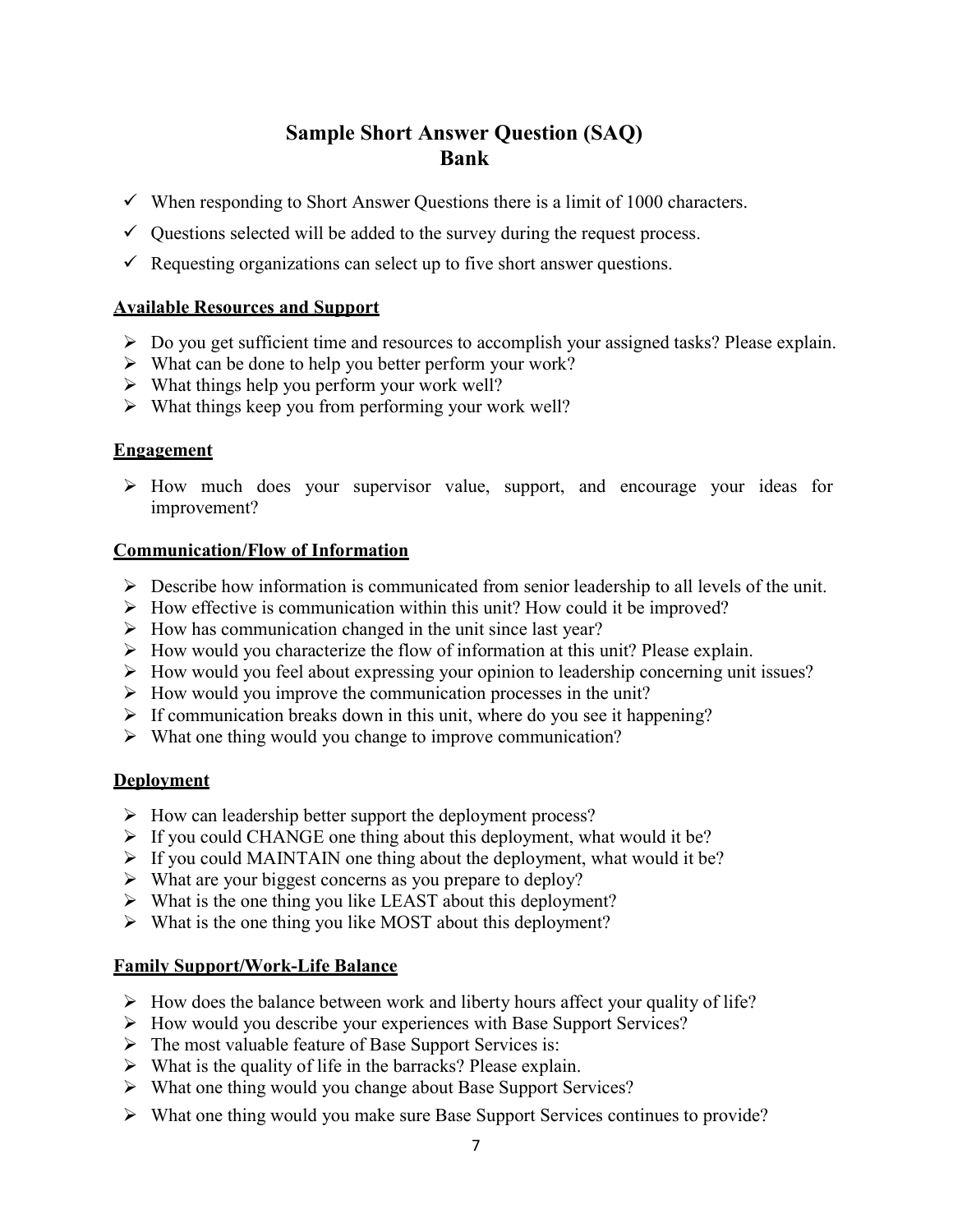## Interpersonal / Inter-departmental Relations

- $\triangleright$  How much do you trust the senior leadership at the unit? Please explain.
- $\triangleright$  How much does fraternization create problems at this unit? Please explain.
- $\triangleright$  How would you describe the way NCOs in this unit interact with junior enlisted service members?
- $\triangleright$  How would you describe the way officers in this unit interact with enlisted service members?
- $\triangleright$  Which inter-department relationships enhance our mission, and why?
- $\triangleright$  Which inter-department relationships negatively impact our mission, and why?

## Overall Unit Climate/Culture

- $\triangleright$  What would your advice be to someone seeking civilian employment here?
- $\triangleright$  What would your advice be to someone seeking military orders here?

### Leadership Effectiveness

- $\triangleright$  Can you describe an example where leadership has failed you?
- $\triangleright$  Do you feel that your Chain of Command micromanages? If yes, please provide an example.
- $\triangleright$  How effectively do leaders deal with conflicts or difficulties within the unit? Please explain.
- $\triangleright$  How would you characterize the way leadership within your department treats its members?
- $\triangleright$  How would you describe the example set by your unit's middle managers? Please explain.
- $\triangleright$  How would you describe the example set by your unit's top leaders? Please explain.
- $\triangleright$  How would you describe the way leadership deals with conflict when it occurs within the unit?

## Mentorship

- $\triangleright$  How would you describe your experience with the unit's Mentorship Program?
- What do you recommend to improve the unit's Mentorship Program?
- What is the best feature of the unit's Mentorship Program?

## Stress/OPTEMPO

- $\triangleright$  Briefly list the sources of job related stress you experience, from the greatest source to the least.
- $\triangleright$  How has the unit's current OPTEMPO impacted you in your personal life?
- $\triangleright$  How has the unit's current OPTEMPO impacted you professionally?
- $\triangleright$  What ONE change would you make that you feel would improve the unit's OPTEMPO issues?
- What ONE thing about the unit's OPTEMPO would you NOT want to change?

### Feedback and Recognition

- $\triangleright$  Explain how you feel your responses on this survey will impact your unit.
- $\triangleright$  How are you recognized for your performance?
- $\triangleright$  How are your contributions to the unit's mission recognized?
- $\triangleright$  How well does the unit hold people accountable for their performance?
- What type of performance feedback do you receive from your Chain of Command? Describe whether it has been beneficial, and why.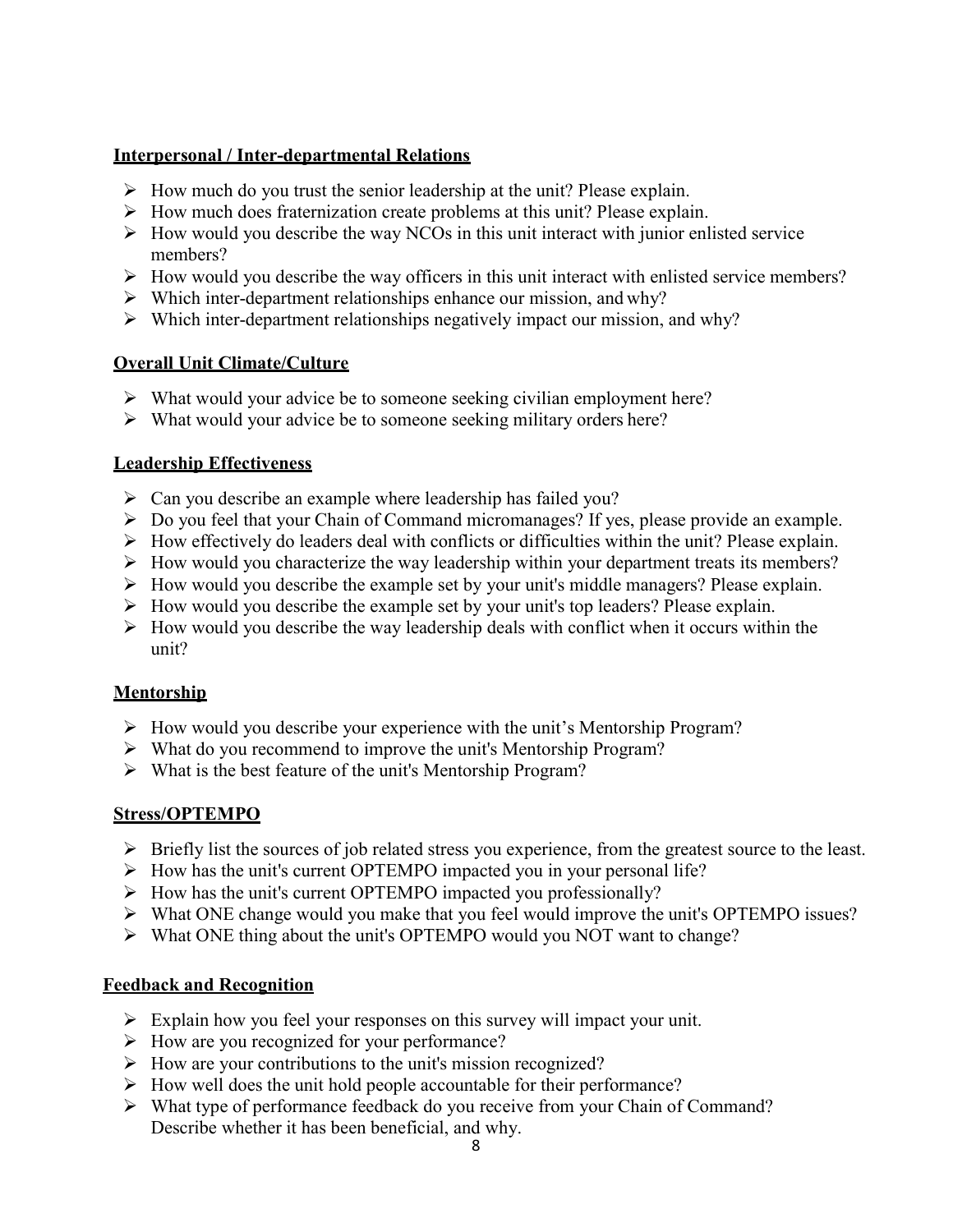## Physical Environment

- $\triangleright$  If you could make one facility improvement, what would it be?
- $\triangleright$  What would you suggest to improve the parking situation?

## Physical Health/Well-being

- $\triangleright$  How would you characterize the medical care obtained from off-base?
- $\triangleright$  How would you characterize the medical care obtained from on-base providers?
- $\triangleright$  What would you change about the current food service?

## Process Fairness

 $\triangleright$  How would you characterize the fairness of the unit's disciplinary actions?

## **Fairness**

 $\triangleright$  How fair do you see the Individual Augmentee selection process? Please explain.

## Respect for Individuals

- $\triangleright$  How committed is leadership to creating an environment of human respect and dignity? Please explain.
- $\triangleright$  How would you describe the level of respect higher level leadership provides your department's members?
- $\triangleright$  Please describe any incidents where members of the unit acted disrespectfully to subordinates.
- $\triangleright$  Please describe any incidents where members of the unit acted disrespectfully to superiors.
- $\triangleright$  What kinds of inappropriate or offensive conduct have you witnessed while assigned to this unit?

# Discrimination/Sexual Harassment

- $\triangleright$  Can you provide any recent examples of favoritism or discrimination you have experienced or witnessed? What actions did you take?
- $\triangleright$  How serious a problem do you think age discrimination is in this unit? Please explain.
- $\triangleright$  How serious a problem do you think disability discrimination is in this unit? Please explain.
- $\triangleright$  How serious a problem do you think gender discrimination is in this unit? Please explain.
- $\triangleright$  How serious a problem do you think racial discrimination is in this unit? Please explain.
- $\triangleright$  How serious a problem do you think religious discrimination is in this unit? Please explain.
- $\triangleright$  How serious a problem do you think sexual harassment is in this unit? Please explain.
- $\triangleright$  If you experienced discrimination or sexual harassment but did not report it, why did you choose not to report it?
- $\triangleright$  Please describe anything that has been said while at work that offended you or made you uncomfortable.
- $\triangleright$  To whom would you feel comfortable reporting an act of discrimination or sexual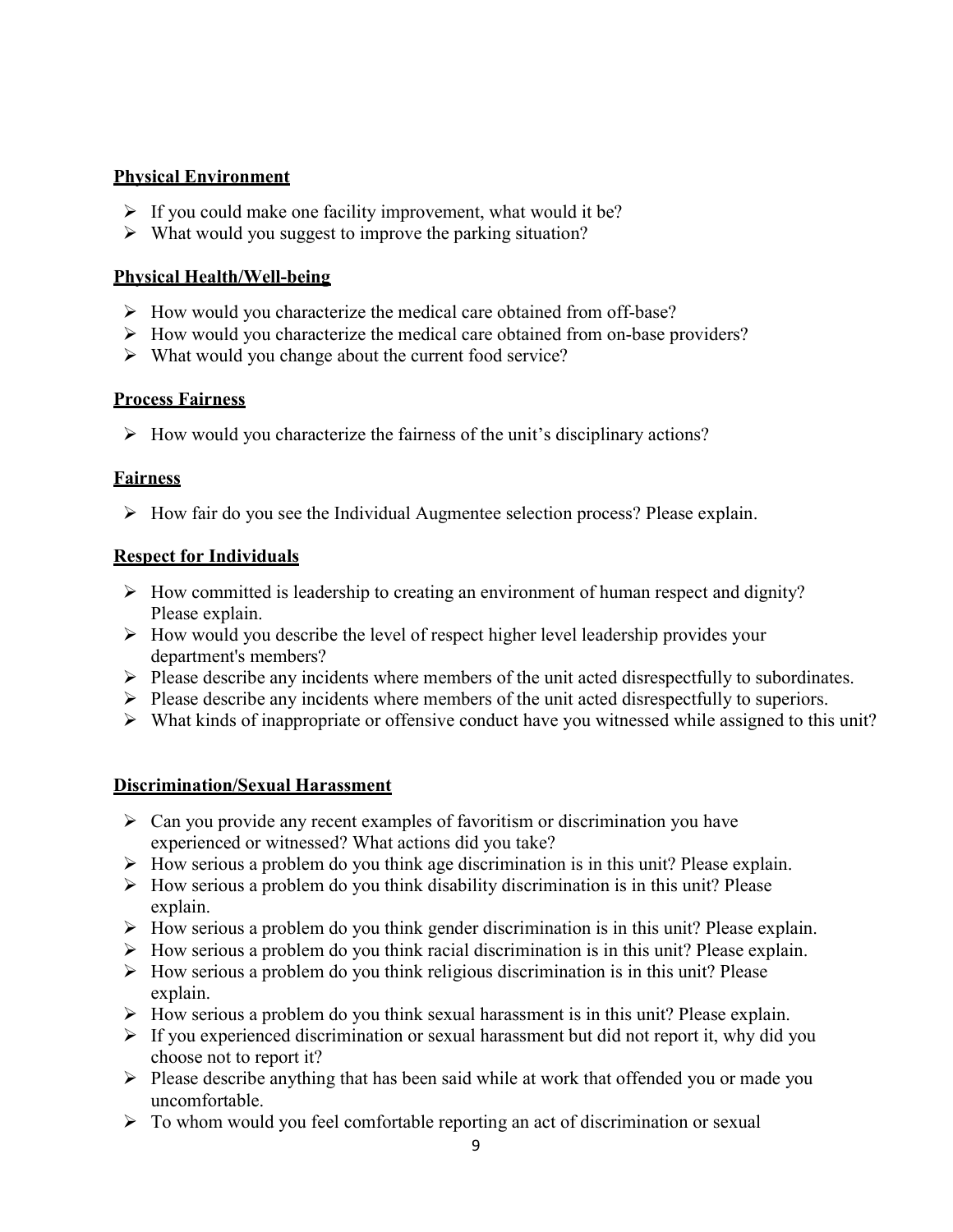harassment (Commanding Officer, Dept. Head, Division Officer, SEA, CMC, etc.), and why?

- $\triangleright$  What do you see as the most prominent form of discrimination in this unit? Please explain.
- $\triangleright$  What is your impression of the equal opportunity policies at this unit?

## Unit Climate/Culture

- $\triangleright$  How have changes (positive or negative) at this unit during the past year impacted you?
- $\triangleright$  How is the overall climate of this unit, compared to one year ago? Please explain.
- $\triangleright$  How would you describe the level of professionalism in your work center/department? Please explain.
- $\triangleright$  In a few words, how would you describe your workplace?
- $\triangleright$  What climate issue does this unit most need to improve?
- $\triangleright$  What do you know about this unit that leadership does not know, but should?
- $\triangleright$  What do you see as the most significant challenge currently facing this unit right now? What would you recommend to address this challenge?
- $\triangleright$  What do you see as the most significant challenge facing this unit next year? What would you recommend to address this challenge?
- $\triangleright$  What do you see as the most significant challenge facing this unit over the next five years? What would you recommend to address this challenge?
- What issues do you feel need to be addressed in your work center/department?
- $\triangleright$  What one thing about our unit would you want to change?
- $\triangleright$  What three change(s) would you make that you feel would most improve the unit's climate?

# On-Boarding

- $\triangleright$  How would you describe your experience with your Sponsor when you arrived at this unit?
- $\triangleright$  How would you describe your experience with your check-in procedures when you first arrived at this unit?

## Skill Utilization/Appropriate Level of Assigned Duties

- $\triangleright$  How important do you feel your daily duties are to this unit's mission? Please explain.
- $\triangleright$  How would you describe the way time is utilized to complete tasks in your work area?

# Teamwork/Team Cohesion/Morale

- $\triangleright$  How much do you feel like a valued member of the team? Please explain.
- $\triangleright$  How would you characterize the morale of the civilian staff of this unit?
- $\triangleright$  How would you characterize the morale of the military members of this unit?
- $\triangleright$  The greatest morale-enhancing action leadership could make at this unit would be:
- $\triangleright$  What changes does this unit need to improve morale?
- $\triangleright$  What do you see as the most significant factor impacting morale at this unit?